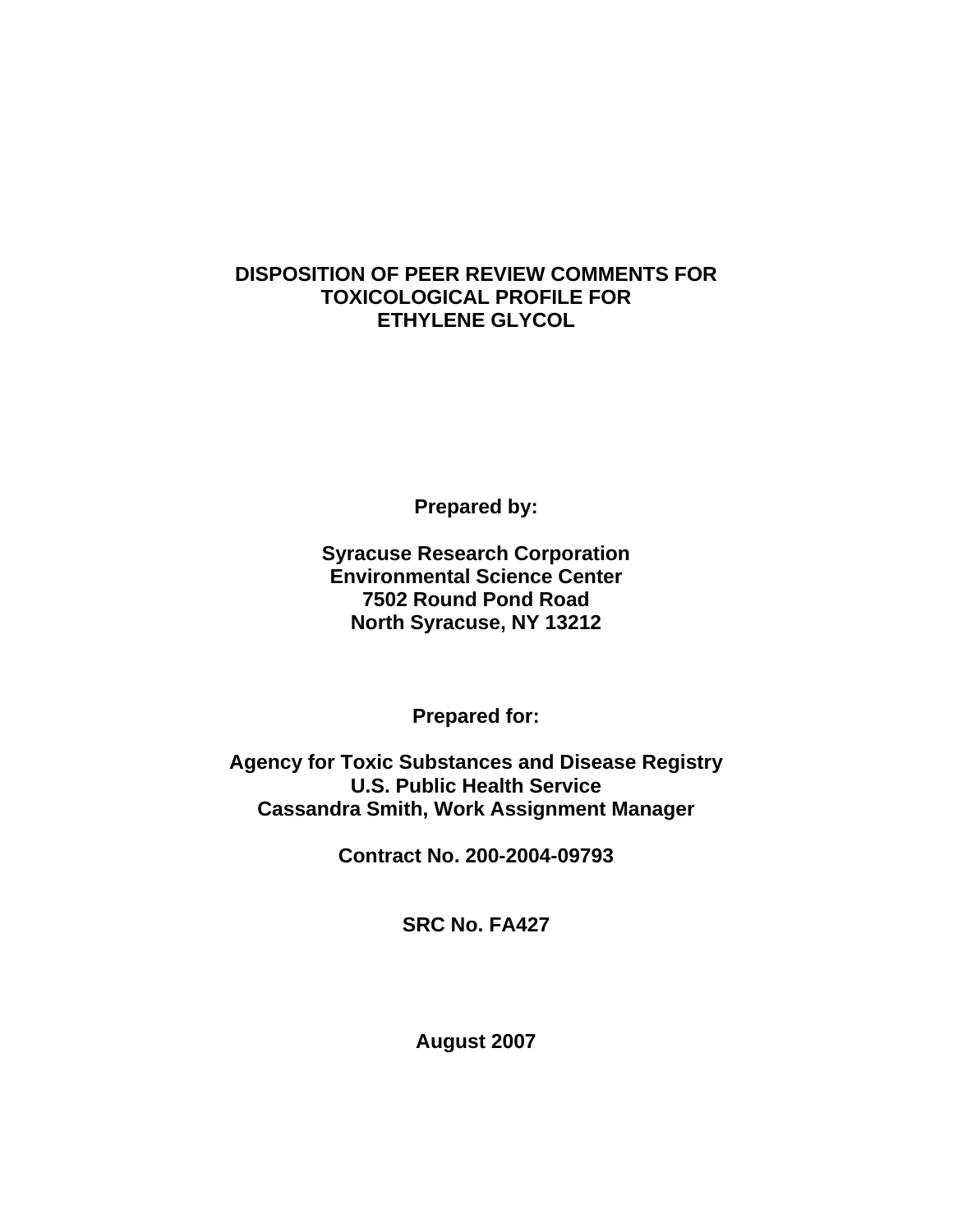Peer reviewers for the second draft of the Toxicological Profile for Ethylene Glycol were:

Dr. Phillip Goad Center for Toxicology and Environmental Health, LLC (CTEH) 5120 North Shore Drive North Little Rock, AR 72118

Dr. Jerrold Leiken ENH-OMEGA 2150 Pfingsten Road, Suite 3000 Glenview, IL 60026

Dr. Kenneth McMartin Department of Pharmacology, Toxicology, and Neuroscience Louisiana State University Health Science Center 1501 Kings Highway Shreveport, LA 71130

ATSDR would like to thank these scientists for their review of the document. When the reviewer's suggestions were followed, or when other revisions obviated the need to respond, no further response is provided herein. Revisions that may have obviated the need to respond included sections that were rewritten, moved, or deleted. Some of the editorial and format suggestions could not be followed without changing ATSDR established format. Additionally, several stylistic changes that were purely arbitrary were not incorporated. Other suggestions made by the reviewers that ATSDR decided not to follow are discussed below. In the discussion that follows, "PR" refers to the appropriate page of the assembled peer review document, "P" indicates a page number in the second draft of the profile, and "L" indicates the line number on that page.

The peer reviewers provided citations and/or copies of papers for some studies they would like to see added to the toxicological profile. Data from some of these studies have been incorporated into the toxicological profile. ATSDR will evaluate the remainder of the references for possible incorporation into future drafts of the toxicological profile.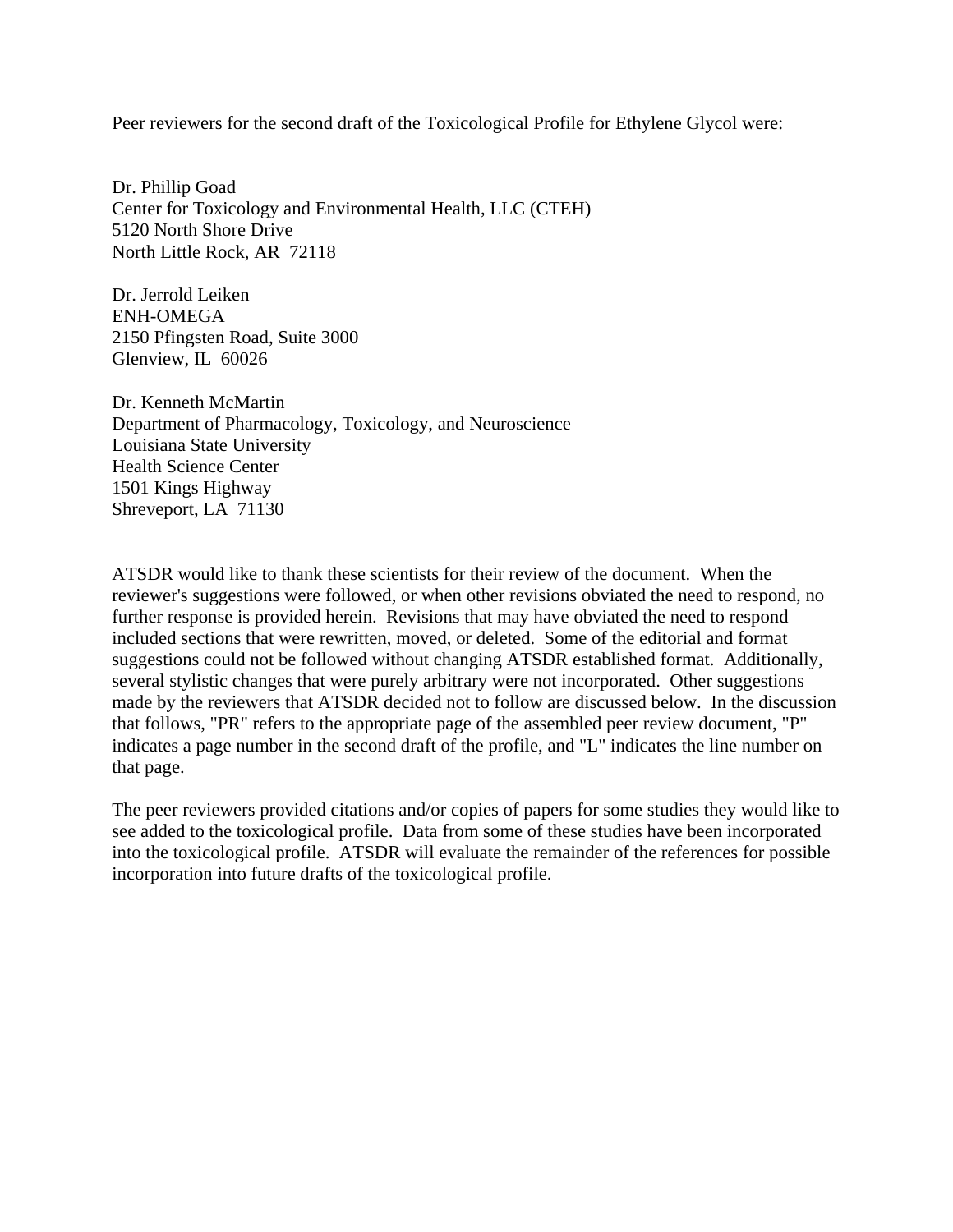## *Review comments provided by Dr. Phillip Goad*

PR 14, Section 3.4: Dr. Goad indicated that autopsy/forensic data on ethylene glycol distribution reported by Baselt (2002) should be included in the profile.

Response: The cited reference is in retrieval, but did not arrive in time to incorporate into the revised draft. This comment will be addressed after the public comment period.

All other comments provided by Dr. Goad were addressed as suggested.

## *Review comments provided by Dr. Jerrold Leiken*

PR11, P16-17: Noting that human data should be presented before animal data, Dr. Leiken suggested placing all human studies on page 17 of the acute MRL discussion at the beginning of the section.

Response: Human data are presented before animal data in all sections of the profile. Only one human study (Wills et al. 1974) is presented in the acute inhalation section. This study is briefly discussed before the animal data at the beginning of the section; a detailed summary of the same study is provided later (on page 17) because it is used for MRL derivation.

PR16, Table 4-2: Dr. Leiken suggested adding units to density and molecular weight, adding pH (neutral), and adding that ethylene glycol is soluble in ether.

Response: Density units  $(g/cm<sup>3</sup>)$  are reported in the "Property" column to the left of the value in Table 4-2. Molecular weight values are not reported with units in Chapter 4 tables of ATSDR Toxicological Profiles. Adding the pH to Table 4-2 is not considered relevant for chemicals like ethylene glycol. The language "slightly soluble in ether" is provided in Table 4-2 as reported in HSDB (2007).

All other comments provided by Dr. Leiken were addressed as suggested.

## *Review comments provided by Dr. Kenneth McMartin*

PR21, P6, L2: Referring to the EPA health standards listed in the Public Health Statement, Dr. McMartin asked "How are the drinking water levels set?

Response: It is beyond the scope of the Public Health Statement to include the basis for these standards.

PR 21, P13, L23-24; PR 22, P23, L34; PR 25-26, P77, L21-34; PR 605, P13, L23-24; PR 642, P88, L24-25: Dr. McMartin disagreed with the conclusion of NTP-CERHR (2004) and the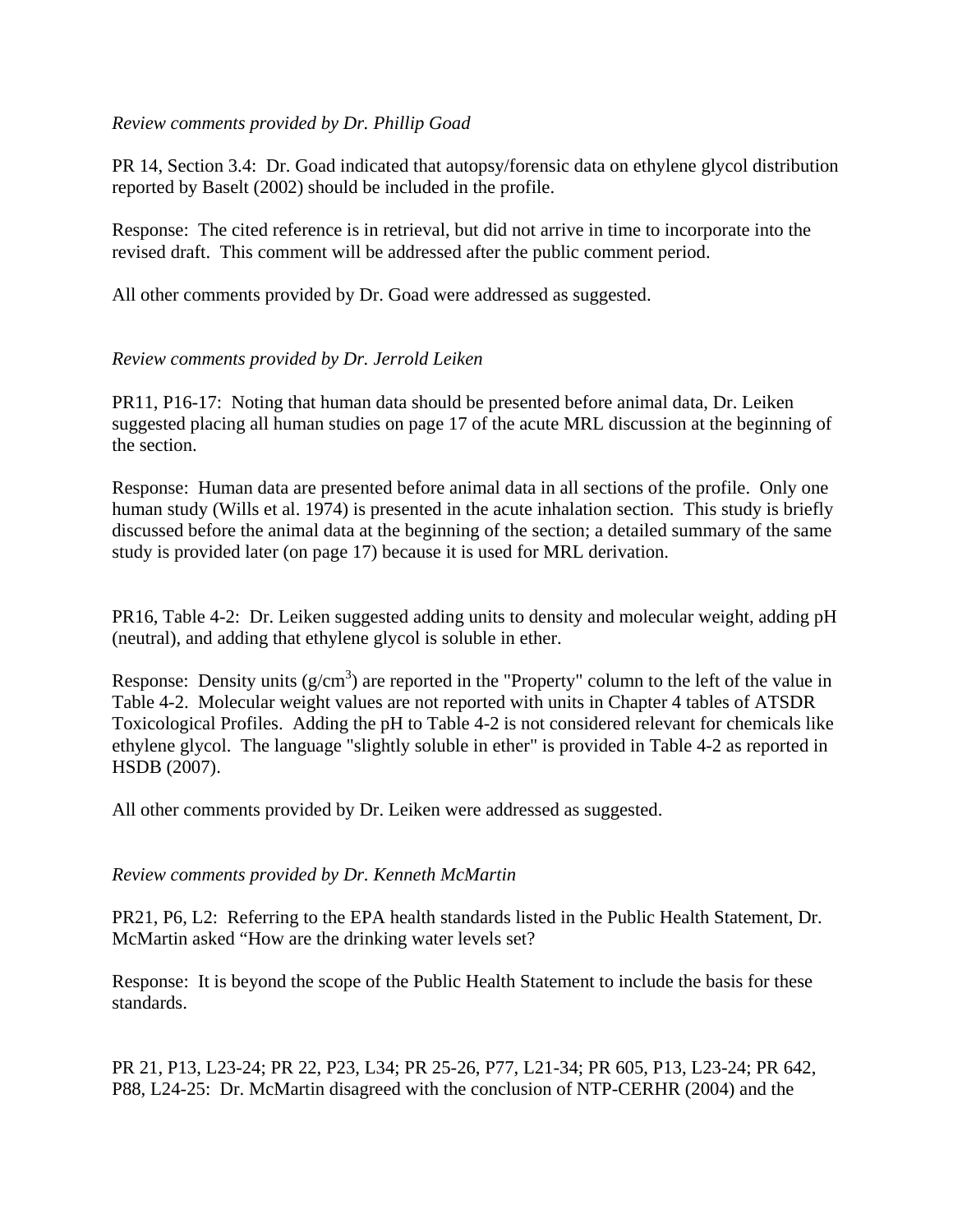profile authors on the usefulness of the Pottenger study in demonstrating that pregnancy does not alter the kinetics of ethylene glycol and glycolate. Dr. McMartin asserted that 1) the Pottenger study tested rats on GD 10, in the middle of the critical window for developmental effects; 2) physiologic changes during pregnancy would not change the kinetics of ethylene glycol or glycolate, which are controlled by hepatic enzyme activity and renal excretory mechanisms and not hepatic or renal blood flow (implying that pregnancy results in changes in blood flow but not in enzyme activity or renal excretory mechanisms); and 3) that the failure of the Pottenger study to measure embryonic levels of ethylene glycol and its metabolites was not important, since Corley et al. (2002) showed that levels of ethylene glycol and glycolate in the embryo and in embryonic fluid paralleled maternal blood levels, although glycolate levels were consistently higher in the embryos and embryonic fluid than in maternal blood.

Response: The interpretation of the Pottenger study remains consistent with the conclusions of the NTP-CERHR (2004) review, as no new data are available to address the uncertainties raised by that review. NTP-CERHR agreed that GD 10 is a sensitive period for ethylene glycol developmental toxicity in the rat, but noted that this was a narrow window of gestation, and so there was uncertainty as to whether the similarity in kinetics between pregnant and nonpregnant rats observed on GD 10 would also be observed at prior or later time points during pregnancy. No additional data comparing toxicokinetics of ethylene glycol or its metabolites at other gestational time points are available.

NTP-CERHR (2004) also reported that "a literature search has not revealed a reliable assessment of whether ADH or other ethylene glycol metabolizing enzymes might change in the mother during pregnancy". Thus, NTP-CERHR was not able to identify any reliable data to support the hypothesis that enzyme activity is not affected by pregnancy. Fetal development of ADH and other enzymes involved in ethylene glycol metabolism may differ across species, and as such "rat maternal toxicokinetic data may not extrapolate well for describing dosimetry to the human fetus" (NTP-CERHR 2004). In addition, there are no data at all on the ontogeny of glycolate oxidase in humans or rats (NTP-CERHR, 2004). This data gap is important because glycolate oxidase plays an important role in clearing glycolate. While Corley et al. (2002) showed that embryonic levels of ethylene glycol and glycolate paralleled those of maternal blood, maternal exposure was only on GD 11, also a narrow window of gestation. It is not certain that the relationship between maternal and embryonic levels would hold over the course of developmental changes in embryonic metabolic function. Given these uncertainties, coupled with uncertainty in the specific enzymes involved in human metabolism of ethylene glycol, NTP-CERHR (2004) concluded that "it is difficult to assess how well these data (i.e., the Pottenger data) might extrapolate to the human situation".

PR22, P15, L16; PR 22, P30, L13-25; PR27, P100, L19-34: Dr. McMartin indicated that kidney toxicity data from the new 12-month study in male Wistar rats (Wilson et al. 2005) should be used to derive a chronic oral MRL.

Response: Basing the chronic oral MRL on this study yields a value that is higher than the acute-duration oral MRL. It is against ATSDR policy to derive a chronic-duration MRL that is higher than the acute-duration MRL. The acute MRL is based on a NOAEL of 150 mg/kg/day